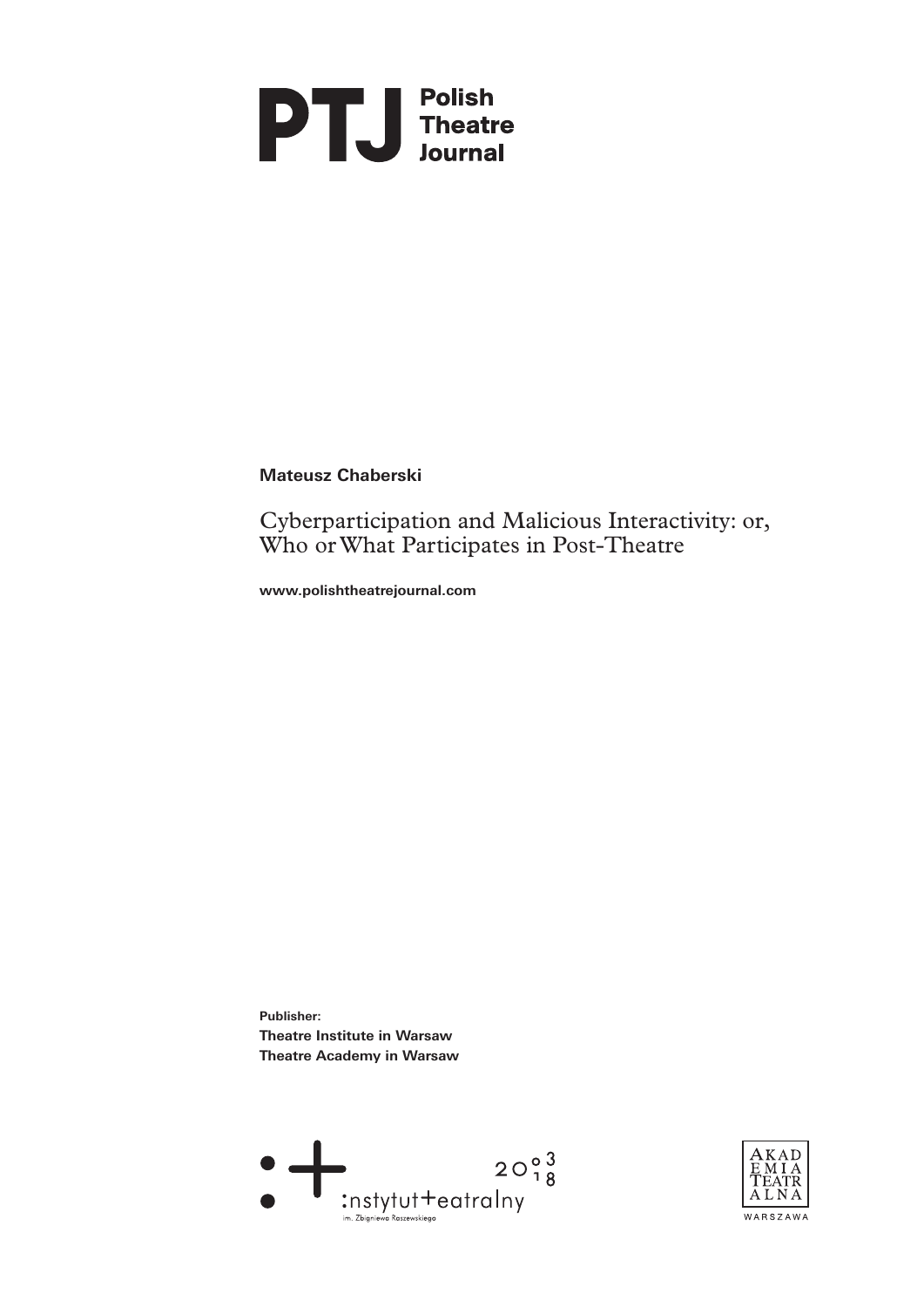Cyberparticipation and Malicious Interactivity: or, Who or What Participates in Post-Theatre<sup>1</sup>

1.

In 2007, Apple released the iPhone. The product was exceptional not just because it put to use high-quality equipment and software. Unlike earlier devices of this kind, the iPhone enabled users to make phone calls, use the Internet or play computer games with the help of a touchscreen, without having to use a physical keyboard. This has made interaction significantly easier and more fluent. The emergence of the iPhone can be regarded as the result of a paradigmatic change in the technosciences at the very beginning of the twenty‑first century. Technosciences are no longer focused on producing hardware or software, but instead on creating the user's experience. I specifically mean the phenomenon known as User Experience (UX) Design: the practice of designing the experience of the user of digital interactive technologies. The term 'phenomenon' seems appropriate in this context, in that UX design encompasses new university courses in technology, new website and app‑creation management models, and specific techniques and strategies enabling designers to elicit exactly specified experiences. Drawing on the findings of psychologists, neurologists and marketers, experience designers not only write algorithms and construct prototypes of subsequent mobile devices, but they also identify the needs of prospective users, and look to combine software and equipment in such a way as to create a complete environment, grant– ing the user a sense of control over a given device as perfectly as possible.

Taking as my vantage point the smartphone‑user experience designed by the technosciences, in the present article I shall consider the experience of audience members in the latest forms of post-theatre, putting to use a variety of human-machine interfaces. The emergence of the iPhone and the rapid development of mobile technologies coincided with the proliferation of artistic phenomena where – as the Canadian new‑media scholar Christine Ross has argued – audience members 'are now invited to interact with the screen'.<sup>2</sup> What Ross has is mind is a variety of techno-art and digital-art phenomena, combining traditional theatre and performative strategies with different kinds of cybernetic technologies. Yet it's

<sup>1</sup> This article is part of the research project "Artificial Bodies/Living Machines in the Laboratory of Performative Arts" financed by National Science Centre Poland within Harmonia 6.

<sup>2</sup> Christine Ross, 'Spatial Poetics: The (Non)Destinations of Augmented Reality Art', *Af‑ terimage: The Journal of Media Arts and Cultural Criticism* 2, 2010, pp. 19–24 (p. 24).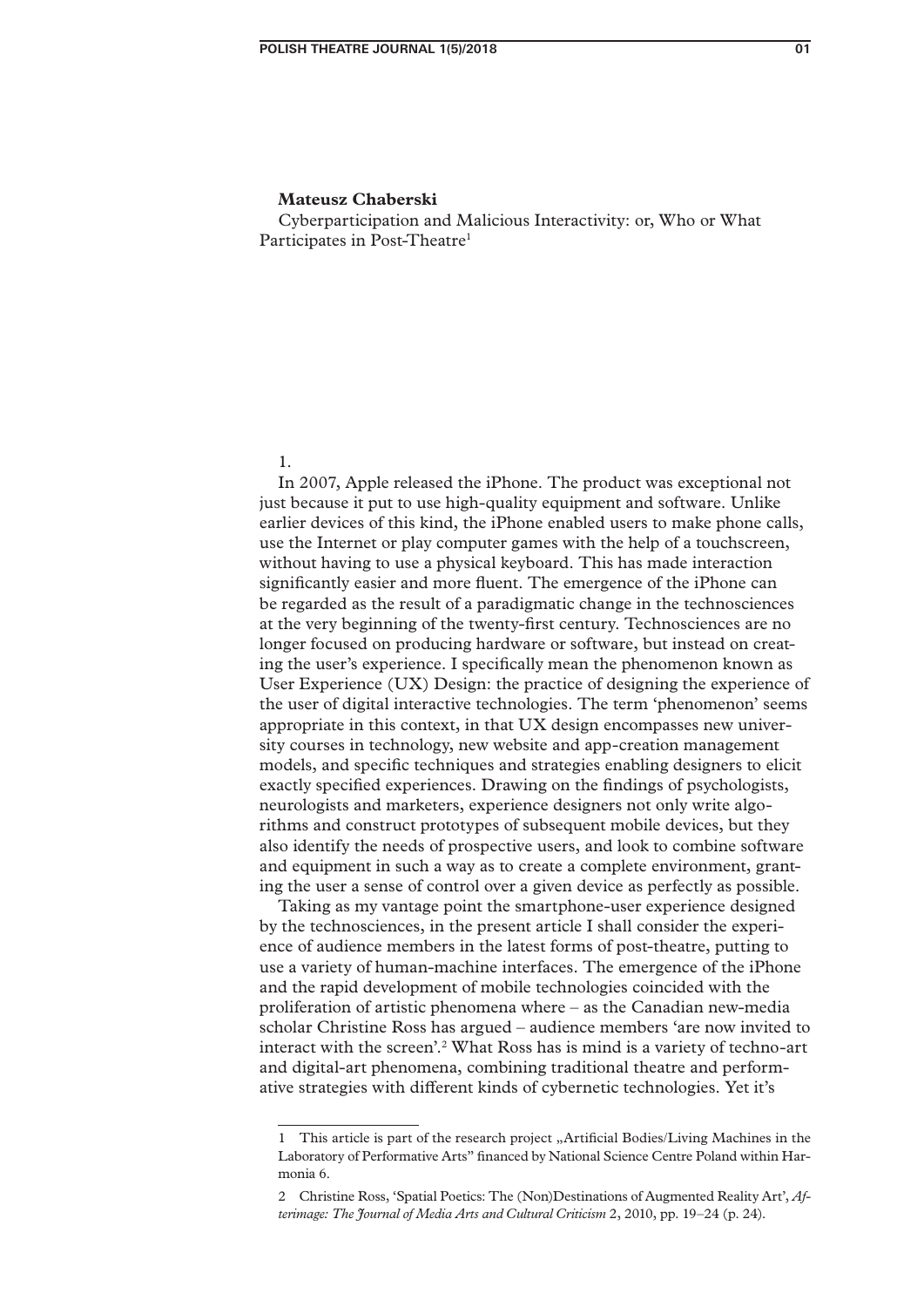impossible, in this context, to speak of post-theatre simply as another artistic genre, 'following the outdated medium of theatre'. If anything, post-theatre has more in common with installation art as understood by the German art theoretician Juliane Rebentisch and the American performance‑studies scholar Claire Bishop. As Rebentisch persuasively demonstrates in her book *Aesthetics of Installation Art* (2012), installation art runs counter to the objectivist definition of art, questioning the boundary between what's regarded as artistic action and its cultural, economic, social and scientific determinants.<sup>3</sup> Meanwhile, Bishop contends, in her 2005 publication *Installation Art*, that in each individual case, artistic phenomena of this kind bring about a specific spectatorial experience – and, consequently, produce new models of subjectivity.4 In other words, post-theatre exceeds the established genological classifications of artistic genres, making space for producing a new kind of technological experience, which emerges as a result of dynamic negotiation of our being in and thinking about the world.

Still, I should stress that the experience of a post-theatre audience member that is of interest to me in the following deviates significantly from the paradigm that emerged in the late 1960s and early 1970s, along with what German art historian Dorothea von Hantelmann has described as 'the experiential turn',<sup>5</sup> which marked the departure of contemporary art from unchangeable artefact towards artistic process or event. Joseph Beuys's performances and Minimalist installations by Robert Morris have, in their different ways, endeavoured to encourage the audience member's immediate participation in the creative process. She thus came to co‑author the piece – by contrast, in light of contemporary theories of digital media, it's no longer possible to claim that audience members, in post-theatre forms of interest to me here, experience the artistic event with the immediacy described by numerous performance schol– ars, including Richard Schechner, who argued in his essay 'Ethology and Theatre' that:

As society cyberneticizes, programming the contacts people make with each other, theater gains importance as a live activity, oscillating between relatively unstructured interactions, say at a party, and totally formalized or mediated exchanges, say a job interview. Theater can be semi‑formal, narrative, personal, direct and fun.<sup>6</sup>

In other words, the notion of theatre as formulated by Schechner – and, more broadly, his idea of performance – rested on the belief that artistic event offers audience members an immediate experience of material space, and enables them to physically interact with actor-‑performers. Suffice it to reference *Dionysius in 69*, a 1968 production by the Performance Group, convened by Schechner, where this type of experience was brought about by the strategy of emphasising the materiality of the found space of a car workshop, and exposing the physicality of

<sup>3</sup> Juliane Rebentisch, *Aesthetics of Installation Art* (Berlin: Sternberg Press, 2012), pp. 14–15.

<sup>4</sup> Claire Bishop, *Installation Art*, (London: Tate Publishing, 2005), p. 8.

<sup>5</sup> Dorothea von Hantelmann, *The Experiential Turn,* http://walkerart.org/collections/pub‑ lications/performativity/experiential-turn/ [accessed on 4 August 2017].

<sup>6</sup> Richard Schechner, 'Ethology and Theatre', in Schechner, *Performance Theory* (New York and Abingdon: Routledge, 2003), p. 239.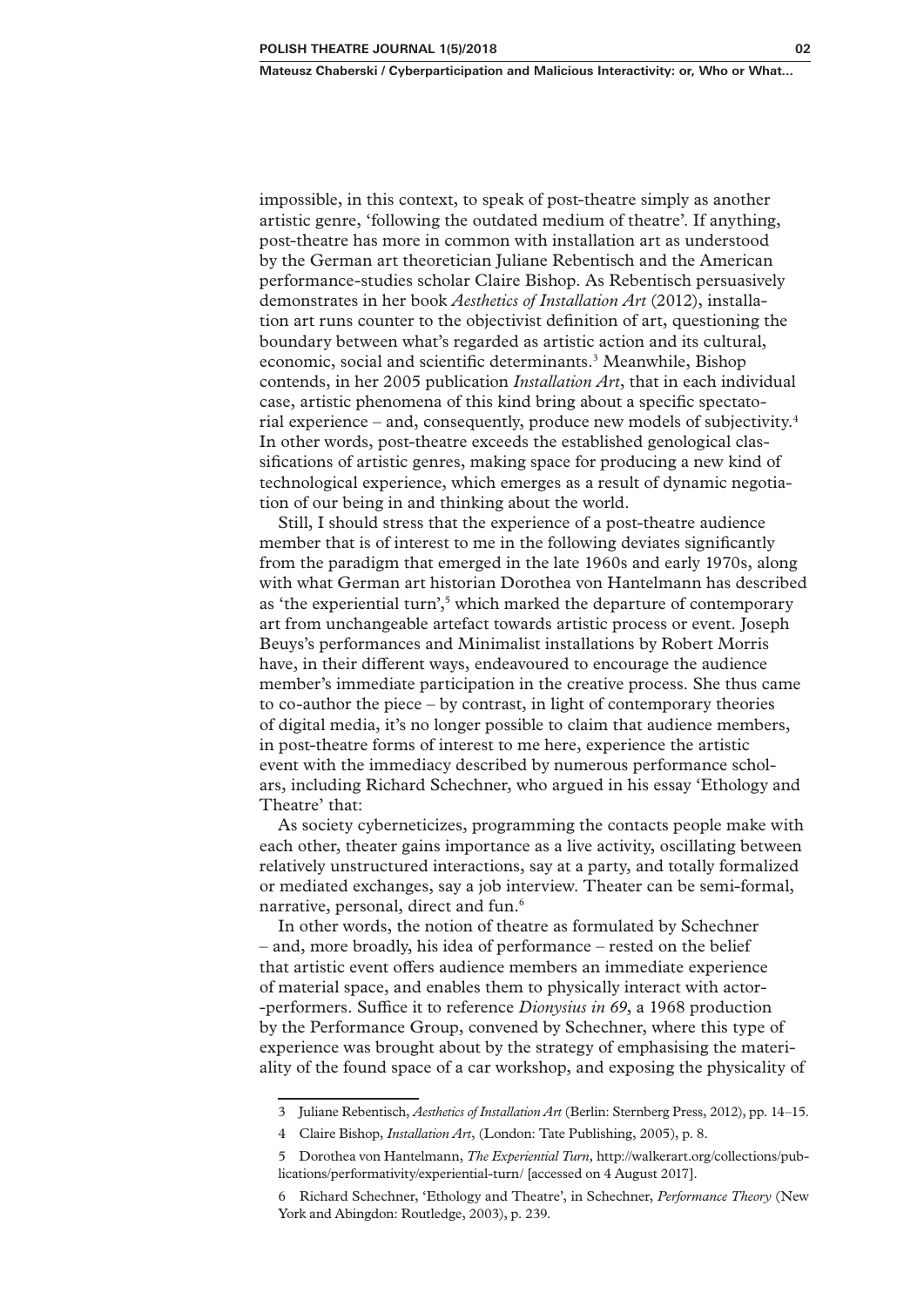nude actor-performers.<sup>7</sup> By contrast, the work of such artists and groups as Janet Cardiff, Rimini Protokoll and Lundahl and Steitl combines performers' activity in the traditional sense of the term with a range of cybernetic technologies (computers, tablets, smartphones, headphone sets) with which audience members interact. No immediate audience-‑member experience can be identified in this type of work: an audience member only interacts with space and other humans taking part in the event. In each instance, audience-member experience is predominantly the product of the relation between technologies and audience members.

The aim of this article is to create a model for audience-member experience in post-theatre that is more precise in describing the relation between human and non-human participants of an artistic event featuring cybernetic technologies than the paradigms developed to date. Given that the activities of interest to me stage significant physical, intellectual and affective involvement from an audience member, it's extremely difficult to describe them from a distance, assuming the colonising view-from-‑nowhere perspective . For this reason, I will take as my starting point the analysis of my own experience as an audience member in a specific project: *Anaesthesia* (2016) by the Polish collective Dead Baitz. This will enable me to grasp the experience of controlling and being controlled that is characteristic of post-theatre forms making use of new technologies. Drawing on contemporary assemblage theory and Bruno Latour's actor-‑network theory, I shall call this experience cyberparticipation. I shall then propose a critical survey of the concept of interactivity, which under‑ lies contemporary thinking about participation.

#### 2.

It's 3 December 2016. I'm standing in the foyer of the Theatre Institute in Warsaw, waiting for the start of *Anaesthesia,* a trans‑opera by the Dead Baitz art collective. According to the promotional leaflet for the project, the collective is made up of performance‑studies scholars Agnieszka Jelewska and Michał Krawczak, multimedia artist Paweł Janicki, software developer Michał Cichy and musician Rafał Zapała. And so the event is to be audio‑theatre: installation and concert combined. Instead, the way it begins brings to mind the popular RPG card games, where players start by choosing their character. A staff member comes up, asking us to pick a token with one of two symbols reminiscent of Malevich's Suprematism: one denotes the Pilot, the other stands for Navigator. We are told the results of the draw will determine our way of participating in the event. Pilots will be provided with headphones and special armbands enabling them to create their own narratives from four live scenes broadcast via radio. Navigators in turn will use their silent‑disco‑style headphones to create their own narratives, solely by listening in on what's happening in the Pilots' headphones. The three Pilots enter the auditorium, while I, along with other Navigators, wait at the door for another ten minutes.

As I enter the performance space, electronic music coming from loud– speakers catches my attention immediately: I can not so much hear it as feel it reverberate all over my body. Only later do I notice the Pilots,

<sup>7</sup> Erika Fischer‑Lichte, *The Transformative Power of Performance: A New Aesthetics,* trans. by Saskya Iris Jain (London and New York: Routledge, 2008), p. 41.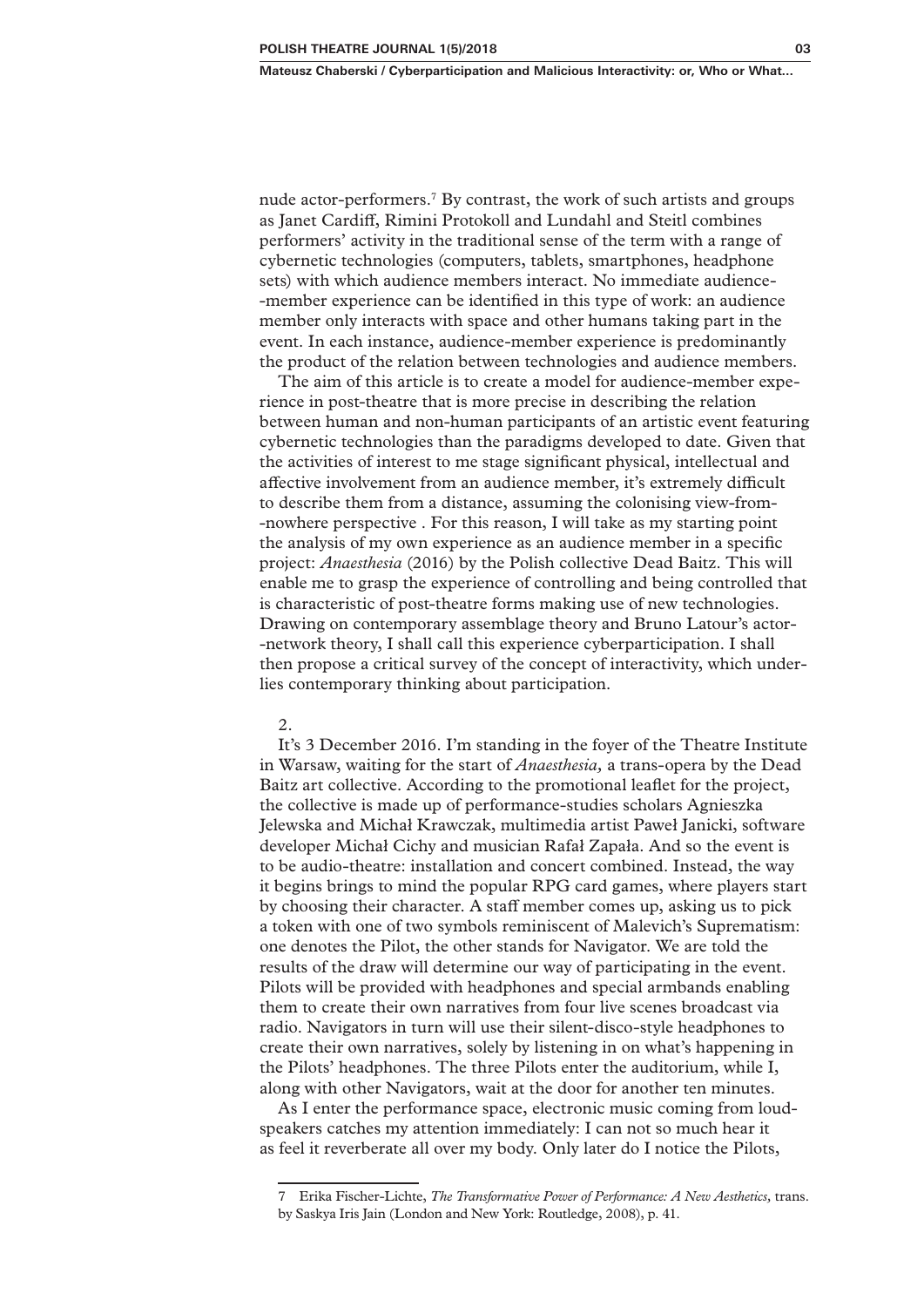seated in the middle of the space in profiled wood armchairs, each lit from above by a theatre spotlight. Their arms are outstretched in front of them, and I can see they're wearing armbands made of several interlinked black plates. One of the Pilots moves his arm suddenly to the right. Some of the Navigators explore the space of the trans‑opera, orbiting around the Pilots and peering behind four soundproof screens concealing performers who play the characters in the trans‑opera. Unlike my fellow Navigators, I decide simply to take a seat on one of the chairs available to the audience. I put my headphones on, close my eyes and hear a woman's voice. Her name is Aileen; she recounts the events immediately preceding her death. I listen to her monologue for a while, then switch the channel. I hear the voice of a little girl, her lines only occasionally coalescing into a coherent whole. I switch the channel and hear Aileen's voice again. The young woman seems to be standing right next to me, on my left. After a while, her voice begins to move behind my back to the right, fading slowly, replaced by the sound of a saxophone  $-$  it's as if someone was play– ing straight into my right ear. I switch the channel and hear Aileen again. I begin to find her manner of intimate confession annoying. I decide I'll return to the little girl's story, and find out who her character is. I switch the channel: Aileen again. I switch a few more times and keep getting her monologue. The little girl's voice appears in the (sometimes very distant) background time and time again, but I'm at a loss to understand even a single word. Finally, I give up and stop switching channels, listening to Aileen's looped story.

This account of my experience in *Anaesthesia* clearly demonstrates that the sensations felt by a participant in the latest theatre forms using cybernetic technologies diverge from the sensations of traditional spectators. Trans‑opera affects the hearing of audience members rather than their eyesight; by doing so, it becomes part of the contemporary strand of performative event described as 'headphone-based theatre'<sup>8</sup> by the performance‑studies scholar Rosemary Klich in her essay 'Outer Space from Within: Aural Transitions and Sound Bodies in Multimedia Performance'. The term denotes all manner of art phenomena enabling the audience member to interact primarily with the headphone system. According to Klich, practices of this kind call into question the ocularcentric sensorial regime in place in theatre, triggering in audience members all sorts of acoustic experiences and activating related somatic‑sensory links. This aspect of the *Anaesthesia* experience becomes evident when, on entering the auditorium, audience members find themselves surrounded by a soundscape, played live by musician Rafał Zapała using data‑driven composition. The technique consists of synthesising in real time sound waves generated by specialist oscillators. In addition, Zapała combines the sound waves with processed sounds produced by a pneumatic instrument of his own design. As a result, sound is produced not only in the form of a sound wave but also as a stream of subsequent amplifications

<sup>8</sup> Rosemary Klich, 'Outer Space from Within: Aural Transitions and Sound Bodies in Multimedia Performance', expanded version of the lecture delivered at the Jagiellonian University in Kraków on 11 December 2015. Polish version published as Klich, 'Zewnętrze od wewnątrz. Akustyczne przejścia i dźwiękowe ciała w multimedialnych działaniach per‑ formatywnych', trans. by Mateusz Chaberski*, Didaskalia. Gazeta teatralna* 131, 2015, pp. 66–75 (p. 66).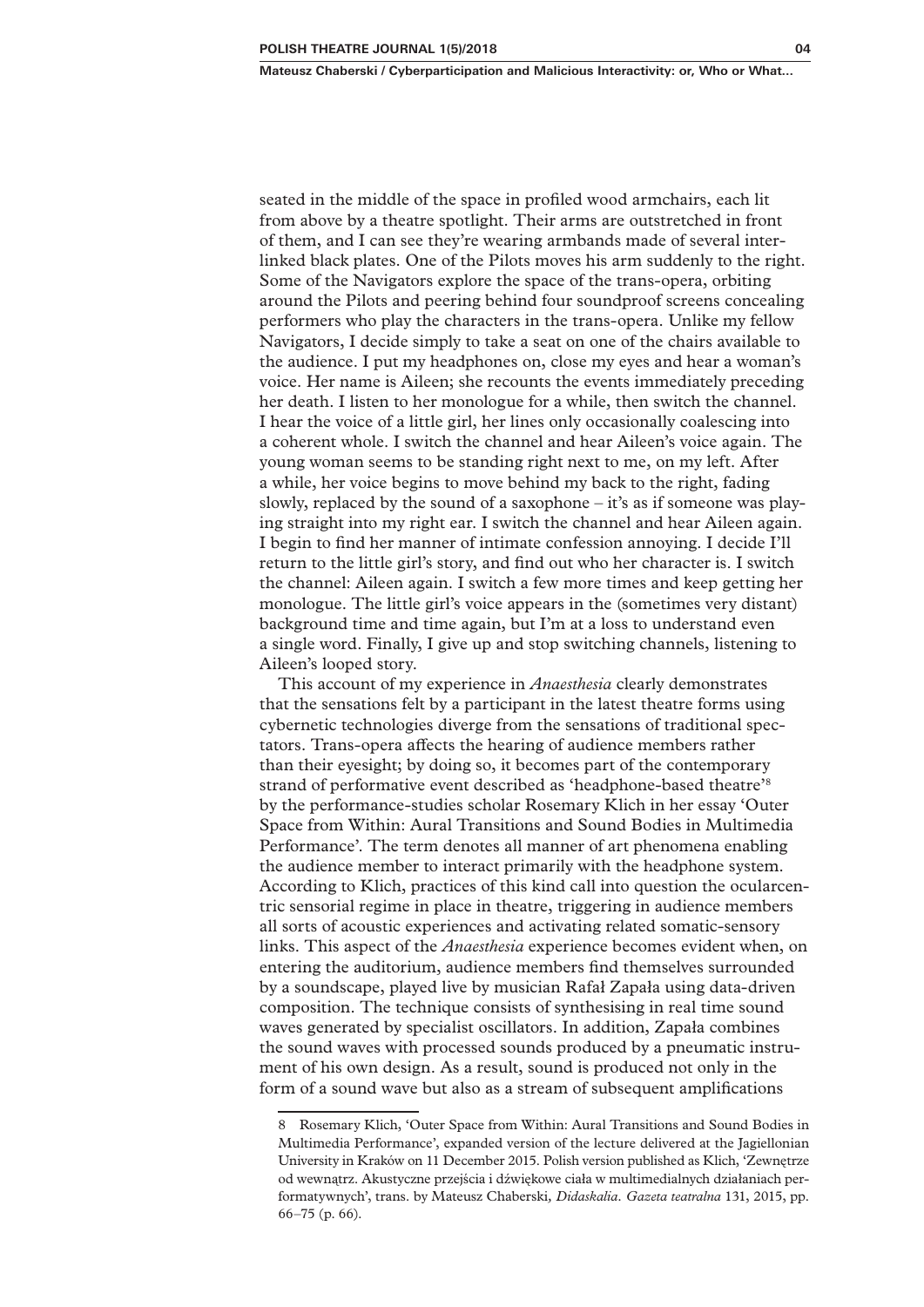and reductions, causing the body to vibrate. By producing such an intense physical sensation, the creative team divert the attention of audience members from the semantic or intellectual aspect of their activity, emphasising its somatic aspect. *Anaesthesia* does not expose the technology it employs; it doesn't aim to prompt a critical reflection on, say, the increas– ing influence of technology on our senses – a process that is intensifying with the development of audio technology. Instead, the performance enables viewers to experience for themselves the implications of this process, with a view to creating a new experience of reality: one that nullifies the binary opposition between the (multi)sensual and the technological. To describe that experience, let's examine in greater detail the process which brought about the 'spatialization effect' in the trans‑opera characters' voices.

Highly complicated, dynamic and simultaneous human‑machine and machine‑machine relations were behind the overwhelmingly strong impression that Aileen's voice was coming from nearby. A microphone transformed the voice of each of the four characters into a soundtrack which made its way into a computer. A dedicated programme written by Zapała in the Max/MSP environment synchronized the soundtracks with the operations of the band on a Pilot's forearm. Dead Baitz used special MYO bracelets which respond to users' muscle tension. They can be programmed in any way, to enable the user to control different kinds of devices with specific movements of her hand. For example, the promotional film for the bracelet posted on the manufacturer's website features a DJ who can control the movement of lasers during his performance by raising his arms.<sup>9</sup> In *Anaesthesia*, MYO was responsible for switching soundtracks ascribed to the characters. A Pilot activated her bracelet by clenching her fist and proceeded to switch on subsequent tracks by moving her hand to the left or right. But manipulating the soundtracks with the help of MYO had little in common with using

a remote control. The *Anaesthesia* team employed panoramic‑sound technology, spatialising the switch, and enabling Pilots to overlay the voices of their chosen characters, combining them into sound configurations of their preference. These were transmitted via radio to headphones worn by the Navigators, who were able to listen in on narratives thus created. What exactly happened next with  $-$  and within  $-$  a Navigator's ear?

The experience created using the technology described above resembles the experience of binaural sound – that is, sound produced by recording with a microphone placed inside an artificial head. As it's being played, this type of sound seems rooted in a specific spot of the material space surrounding the listener. As the account of my own experience demonstrates persuasively, the artists who created *Anaesthesia*  elicit sensations of this kind with a view to producing a result Klich calls 'embodiment in acoustic space'.10 In other words, Aileen's voice affected my senses so powerfully that, as I listened to it, I felt her presence behind my back. And yet, the intensity of my experience demonstrates that it

<sup>9</sup> See https://www.youtube.com/watch?v=te1RBQQlHz4&feature=youtu.be [accessed on 24 July 2017].

<sup>10</sup> Klich, 'Outer Space from Within'.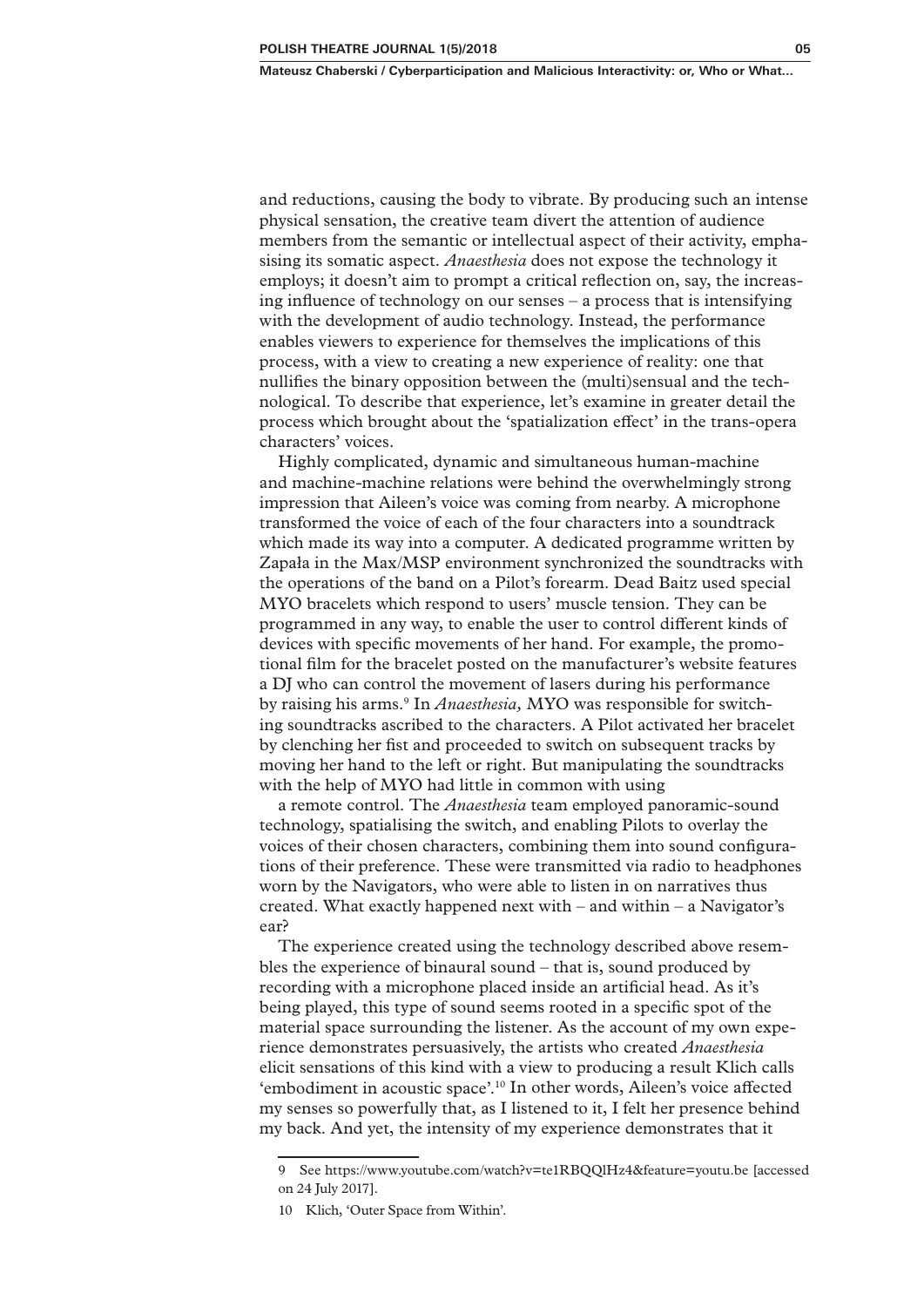wasn't simply about an illusion of presence. Aileen's presence has a clear performative aspect, in that it emerges as a result of the fusion of an audience member's perception apparatus with the technology used in the trans‑opera. Thus Aileen is both 'inside' and 'outside' my body. Binaural sound, argues Klich 'reverberates throughout the listener, crossing through the borders of body and world'.11 In this context, the boundary in question is the boundary between the audience member's body and the headphones which become part and parcel of her perception apparatus. In order to precisely describe the technological experience thus outlined, one needs, therefore, to look for an analytical language which does not regard technology and the human body as separate entities. In analysing this language, I shall reference contemporary assemblage theory.

In his book *Uncoding the Digital: Technology, Subjectivity and Action in the Control Society*, American media scholar David Savat argues it's impossible to distinguish between individuals and the technologies they use.12 Referencing the philosophy of Giles Deleuze and Félix Guattari along with Manuel DeLanda's sociological thought, Savat contends it would be more accurate to speak instead of various types of human– ‑machine assemblages. In his view, an assemblage of this kind is a set of components 'that includes the material machinic components, abstract machines, the conceptualization of space and of time, the range of practices and the various manifestations of what is termed subjectivity'.13 Yet an ensemble perceived in this manner isn't just a sum of its parts. To use the language of the sociologist DeLanda, another representative of the assemblage theory, it would be more accurate to describe an assemblage as the kind of complex entity whose identity is 'characterized by relations of exteriority'.14 Thus assemblage theory is an inherent part of attempts made by philosophy in the twentieth and twenty-first centuries to abolish binary oppositions between subject and object and the interior and the exterior – polarities fundamental to modern subjectivity. The spec‑ ificity of assemblage theory is that it places at its centre various types of relational entities – but not the substantial entities known from Aristotle's metaphysics, always relating in a specific way both to other entities and to the substance they are made of. An assemblage is a relational identity developing from scratch each time, depending on relations between its constituent parts. At the same time, each change of this kind brings about the transformation of every part of the assemblage. In this context, the notion of essential human subjectivity becomes irrelevant: subjectivity acquires a radically relational nature.

Further, what we describe as subjectivity can simultaneously be part of several assemblages. This is what happens today with the coexistence of at least two types of human‑machine assemblages performed in larger material-discursive formations that Savat calls the industrial-‑mechanical ensemble and the digital ensemble. The former emerged

<sup>11</sup> Klich, 'Outer Space from Within'.

<sup>12</sup> David Savat, *Uncoding the Digital: Technology, Subjectivity and Action in the Control Society*  (London: Palgrave, 2013).

<sup>13</sup> Savat, *Uncoding the Digital*, p. 76.

<sup>14</sup> Manuel DeLanda, *A New Philosophy of Society: Assemblage Theory and Social Complexity*  (London and New York: Bloomsbury, 2006), p. 10.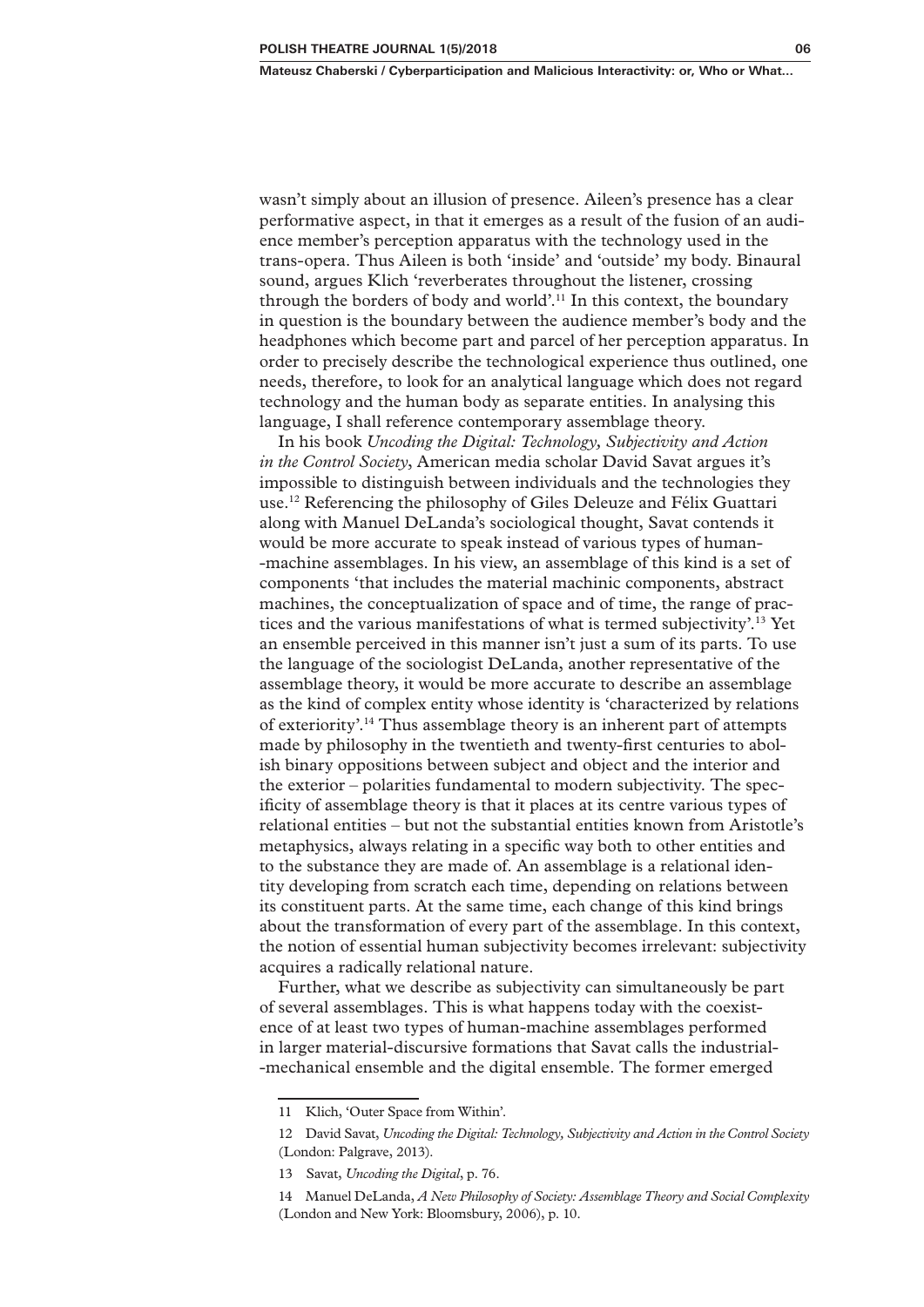in the seventeenth century, with the notion of the world as machine. As the sciences developed and industrialisation intensified and the liberal-‑market economy was established, the modern human subject, conceived of as an individual with an autonomous existence, emerged as part of this ensemble. In this ensemble, machines are but passive instruments, there to be used by the subject for the attainment of goals set by various institutions (the subject obviously needs to be suitably instructed at school or by the factory manager). The digital ensemble came into being as digital technologies developed after the Second World War. Initially, their sole aim was to increase the efficiency of machines within the industrial-‑mechanical ensemble. Suffice it to mention that what's today a computer was originally devised as a machine for facilitating numerical operations. But as digital technologies developed and the Internet came into being, a new way of experiencing reality emerged, based not so much on the autonomy of the individual as an individual's ability to be connected to machines.

The account of my participation in Dead Baitz's trans‑opera, noted above, patently demonstrates that audience‑member experience emerges as a result of audience members being simultaneously included in the industrial-mechanical and the digital ensembles. On one hand, the artists behind the opera enable both Pilots and Navigators to use different types of machines (the MYO bracelets, headphones), confirming them in their belief they are capable of controlling an artistic event at will and producing their own narratives. On the other, *Anaesthesia* had nonetheless been devised so as to let audience members experience technology taking control of them, and controlling their behaviour. I became acutely aware of this as I tried in vain to use the headphone switch to listen to the voices of characters other than Aileen – then, in the end, gave up trying to switch channels. An experience of this kind is an inherent part of the trans‑opera, where the ostensible lack of restrictions in using technology in fact constrains the user in her attempt to construct her own narrative. In other words, the experience described by the audience member stems from the relation between the controller and the controlled, where controlling doesn't simply mean putting a specific machine to use, but also restricting or expanding the opportunities to interact with technology.

## 3.

The audience‑member experience produced in *Anaesthesia* by no means fits into the models of participation dominant in present-day humanities, formulated by academics who examine the relations between art and politics. It's rare for that group to ask themselves about the identity of those taking part in an artistic action, not to mention another provocative ques‑ tion: what participates in the art made today? I would guess the reason for this is their default acceptance of an anthropocentric concept of the democratic community which only includes human subjects. One needs but mention the philosopher Jacques Rancière, who in 'The Distribution of the Sensible' references Plato to argue that:

the stage, which is simultaneously a locus of public activity and the exhibition-space for 'fantasies', disturbs the clear partition of identities,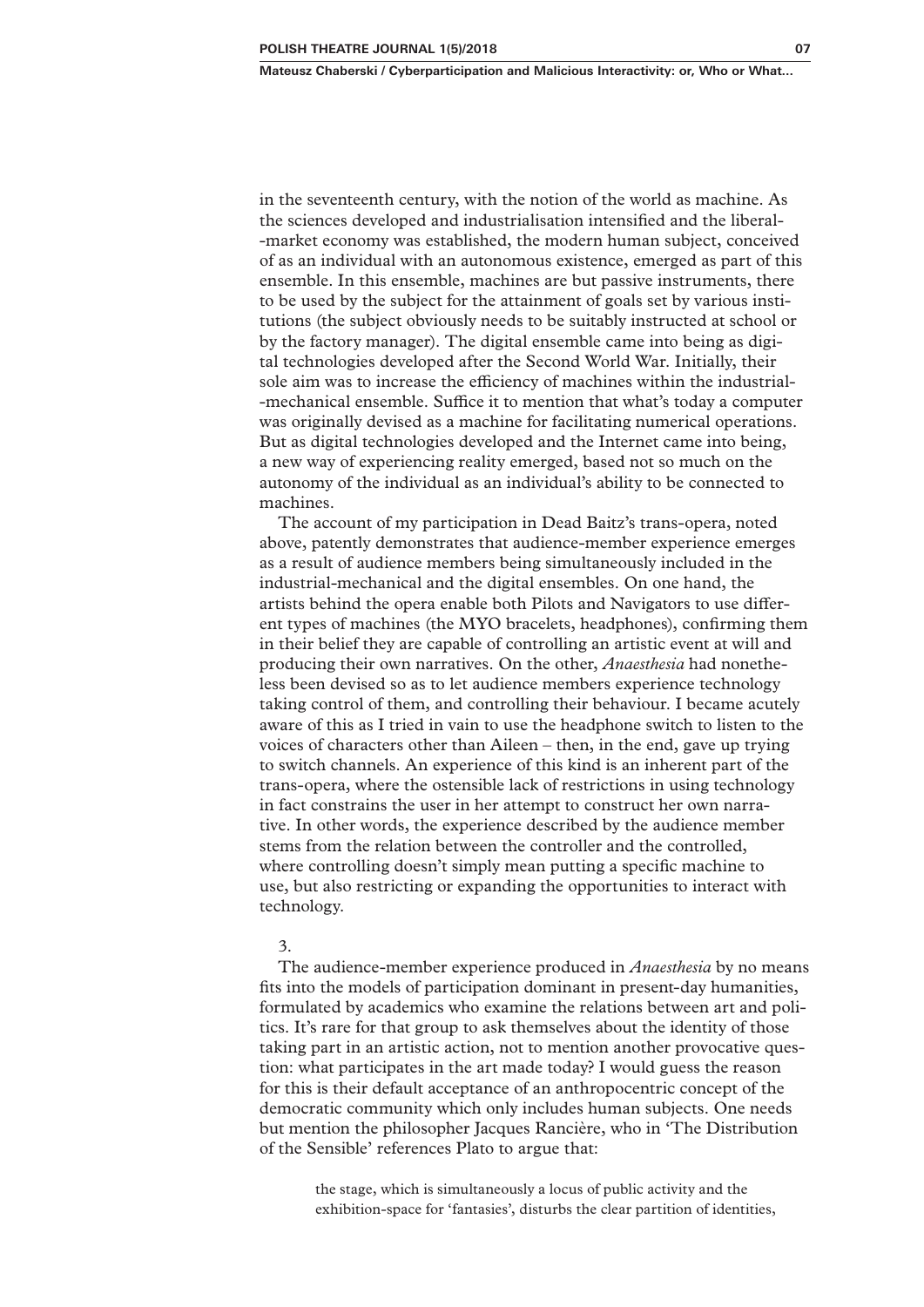activities and spaces. The same is true of writing. By stealing away to wander aimlessly without knowing who to speak to or who not to speak to, writing destroys every legitimate foundation for the circulation of words, for the relationship between the effects of language and the position of bodies in shared space. Plato thereby singles out two main models, two major forms of existence and of the sensible effectivity of language – writing and the theatre – which are also structure‑giving forms for the regime of the arts in general. However, these forms turn out to be prejudicially linked from the outset to a certain regime of politics, a regime based on the indetermination of identities, the delegitimation of positions of speech, the deregulation of partitions of space and time. This aesthetic regime of politics is strictly identical with the regime of democracy, the regime based on the assembly of artisans, inviolable written laws, and the theatre as institution. Plato contrasts a third, good *form of art* with writing and the theatre, the *choreo‑ graphic* form of the community that sings and dances its own proper unity.<sup>15</sup>

As Rancière rightly demonstrates, for Plato each form of activity in art has a specific political aspect. By determining the sensual condition of taking part in an artistic action, art shapes various models of the sociopolitical system. At the same time, taking part in an artistic practice is a form of public activity and participation in the affairs of the republic. It seems, however, it's somewhat premature of the philosopher to identify this participation with traditional forms of politics, such as democracy (to name one example). Narrowing Plato's philosophy down to a specific political system implies that governance in the Republic must be unambiguously anthropocentric. Because he follows this train of thought, Rancière is forced to assume that participation in artistic action is only relevant to its human actors. If, however, we recognize as the basis of the relation between art and politics a concept of community (or, more broadly, society) which includes both humans and non‑humans, the issue of participation becomes much more complicated.

In his book *Reassembling the Social*, sociologist Bruno Latour criticises social sciences in their traditional form for determining in advance who is allowed to belong to society.<sup>16</sup> Thus he formulates a post-humanist concept of society, encompassing (and granting equal rights to) human and non-human actors who interact with each other in different ways. Unlike traditional sociological theory, Latour doesn't recognise the binary division into 'non-human' nature and 'human' society – a polarity established in the seventeenth century, with the emergence of the industrial-mechanical ensemble described by Savat. For that reason, he replaces the concept of 'society' with that of the 'collective', which 'will designate the project of assembling new entities not yet gathered together and which, for this reason, clearly appear as being not made of social stuff $^{9.17}$ 

<sup>15</sup> Jacques Rancière, *The Politics of Aesthetics: The Distribution of the Sensible*, trans. by Gabriel Rockhill (London and New York: Continuum, 2004), pp. 13–14.

<sup>16</sup> Bruno Latour, *Reassembling the Social: An Introduction to Actor-Network-Theory* (Oxford: Oxford University Press, 2005).

<sup>17</sup> Latour, *Reassembling the Social*, p. 75.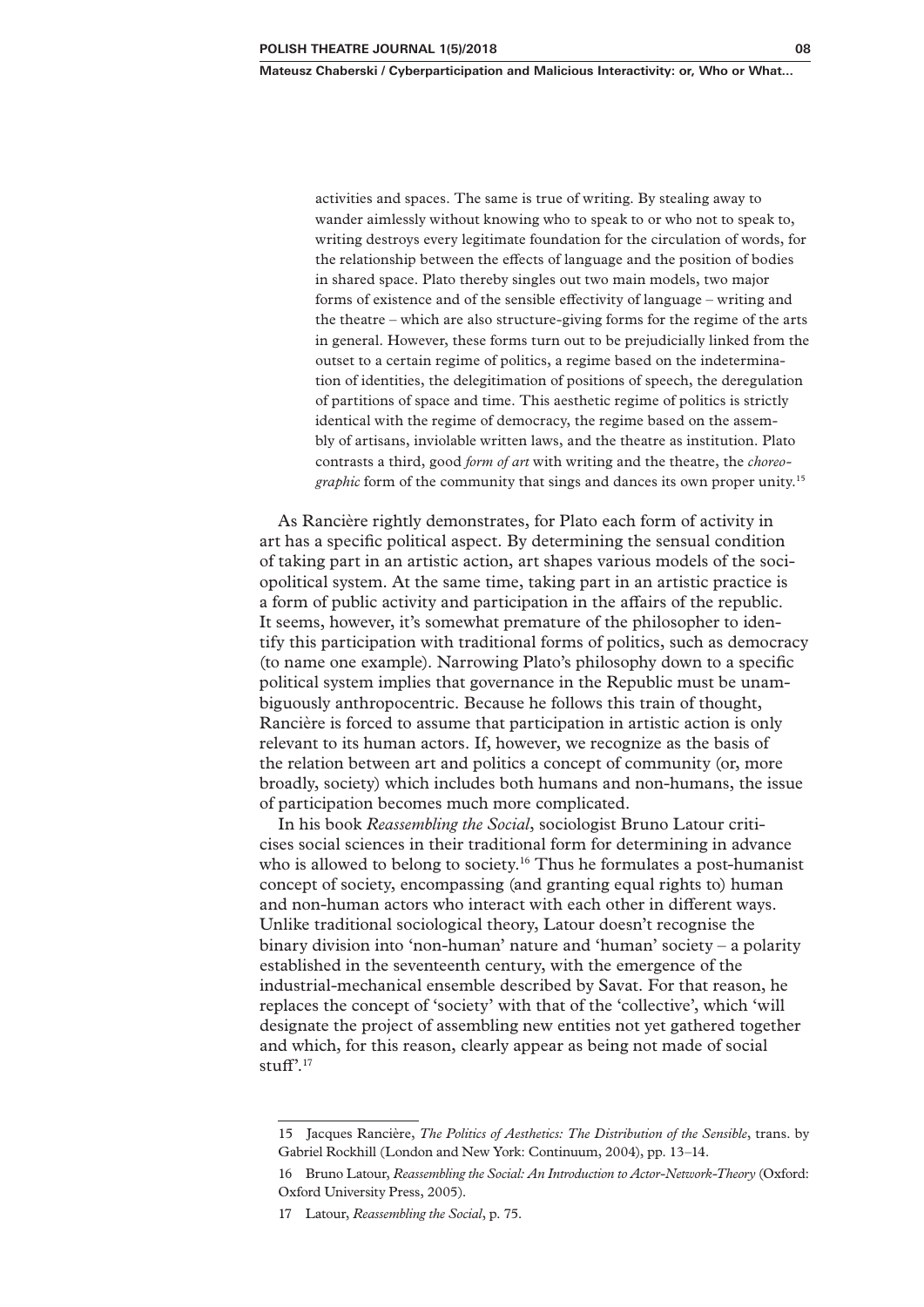In a collective in this understanding of the term, the entities of interest to Latour – humans and non-humans alike – become actors; that is, they acquire relational subjectivity and agency, denied them by traditional sociology. In traditional sociology, these entities were regarded either as inert matter or as a set of individuals whose discrete actions are determined entirely by social factors (technologies and institutions of power). But the subjectivity and agency described by Latour have very little indeed in common with being part of a society based on the principles of liberalism and individualism. The actor cannot function and, consequently, doesn't exist independently of the network of connections with other actors. This is why Latour writes of the actor-network, whose actions are never the result of her (its) own will or strength, but turn out to be the resultant of the forces exerted by other actors within the network. As he states in *Reassembling the Social*:

> Action is *overtaken* or, as one Swedish friend transcribed this dangerous Hegelian expression, action is *other-taken*! So it is taken up by others and shared with the masses. It is mysteriously carried out and at the same time distributed to others.<sup>18</sup>

During *Anaesthesia,* when I attempted to switch the broadcast channel yet kept hearing Aileen's annoying voice in my headphones, I was faced with just such an instance of action being other-taken.

In light of this outline of the participation–experience model – based on the arrangement between controller and controlled, involving all human and non-human participants in different ways  $-$  it's no longer possible to use the term 'participation'. This term relates solely to interactions between human participants of artistic actions. This is why I find it preferable to describe as cyberparticipation the relevant model of taking part in artistic action. Yet my proposed term has little to do with cyberspace understood as a technological facility, enabling the human individual to transcend the limitations set by traditional institutions and pursue her freedom without restraint. This mentality was in place as early as in the 1960s. And yet – to briefly return to Plato – it's worth noting that *kybernētēs*, a term familiar to readers of *The Republic,* is ensconced in the prefix 'cyber-'. This Greek word is the etymological source of the terms 'cybernetics' and 'cybernetic', in use today. This is the name both for the helmsman – the one who steers the ship – and the helm, the navigating instrument. It seems to me that the double meaning of the word used by Plato offers us insight into the situation of human and non‑human actors in post-theatre practices, who are simultaneously members of the industrial–mechanical and the digital ensembles. Human actors are often under the impression that they control various non‑human participants, or influence the course of artistic action – when in fact it's usually them being controlled, both by non-humans and by other humans (artists). In addition, all these groups are exposed to ever-changing external circumstances, determining their behaviour and reception of a specific artistic action. In order to demonstrate the ideological functions of

<sup>18</sup> Latour, *Reassembling the Social,* p. 45.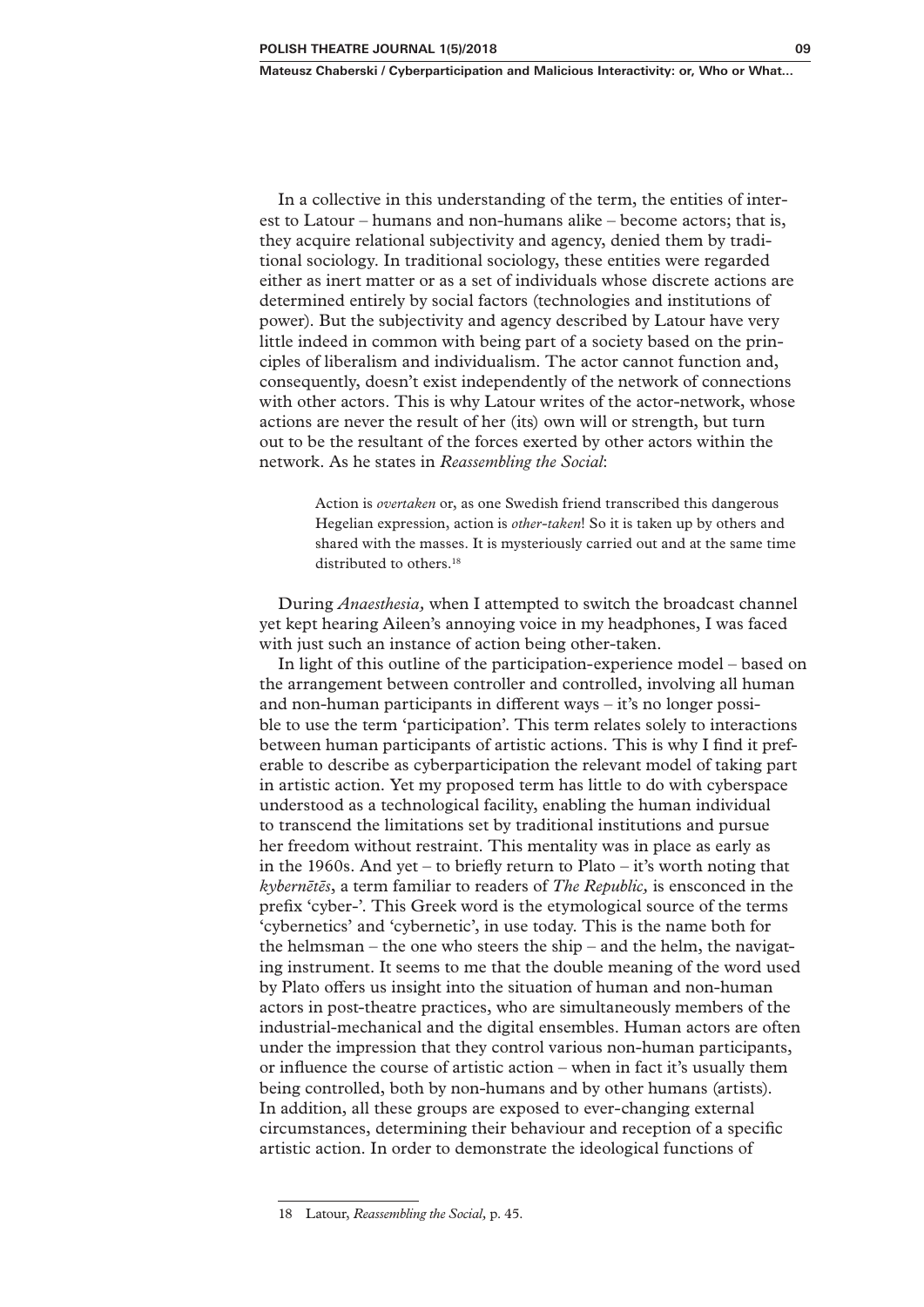cyberparticipation (in this understanding of the term) in post-theatre, it's worth referencing a specific example.

### 4.

To illustrate the mechanisms of cyberparticipation in the latest forms of post‑theatre, I shall turn to the example of *Prolog* [*Prologue*, Ochota Theatre, premiered 28 April 2012], a production by director Wojtek Ziemilski. There are two reasons why I'm citing this event. First, *Prologue*  (and, from a broader perspective, Ziemilski's work as a whole) is often regarded as the latest example of participatory art aiming – to quote theatre critic Katarzyna Lemańska – 'to convince the audience they are an inherent part of the theatrical, cultural and, in general, human community'.19 In this context, the technology employed by Ziemilski becomes but a medium, enabling the creation of a community of the performance's human participants. Second, *Prologue* is of interest to me because, unlike *Anaesthesia,* I didn't take part in it: I only know it from film and from accounts of reviewers' experiences. This will enable me to look at the production from the perspective imposed by its makers, who placed the camera in the spot traditionally occupied by the director. Thus I will be in a position to critically examine *Prologue* in the context of the technology deployed in the production.

As in *Anaesthesia*, audience members are given headphones before entering the *Prologue* space. A live broadcast of a moderator's no-nonsense voice can be heard in the headphones: male for the English version and female for the Polish. The moderators not only give instructions to those who take part in the project – above all, they keep asking questions, formulated with a view to making an issue of the participants' role in the event. For example, at some point the moderators tell participants: 'Take a good look around you... [a longer pause]. Did you really look around, or were you just listening to my voice?' The aim of self-referential, performative strategies of this kind is to weaken reception tactics, which is characteristic of this kind of artistic action and consists of rendering audience members' immediate surroundings theatrical. According to performative scholar Josette Féral, this kind of theatricality is born in the gaze of the audience member who distinguishes between the stage and the audience.20 By contrast, in *Prologue* the voice keeps placing participants in the systematically produced 'here and now', provoking them to reflect critically on the nature of their participation. This performative strategy is a direct reference to participatory projects, particularly ubiquitous in 1990s critical art, whose aim was to present art as a sphere of active participation and make viewers feel included. This aspect is particularly manifest the second sequence of *Prologue*, when participants enter the auditorium, where stage space has been adapted by the artists to resemble a white board. The voice of the moderator orders participants to stand in a spot of their choice – depending how comfortable they are participating

<sup>19</sup> Katarzyna Lemańska, 'Teatr rozszerzony Wojtka Ziemilskiego, *Performer* 5, 2012 http:// www.grotowski.net/performer/performer‑5/teatr‑rozszerzony‑wojtka‑ziemilskiego [accessed on 3 August 2017].

<sup>20</sup> Josette Féral, 'Theatricality: The Specificity of Theatrical Language', *SubStance* 2/3, 2002, pp. 94–108 (p. 97).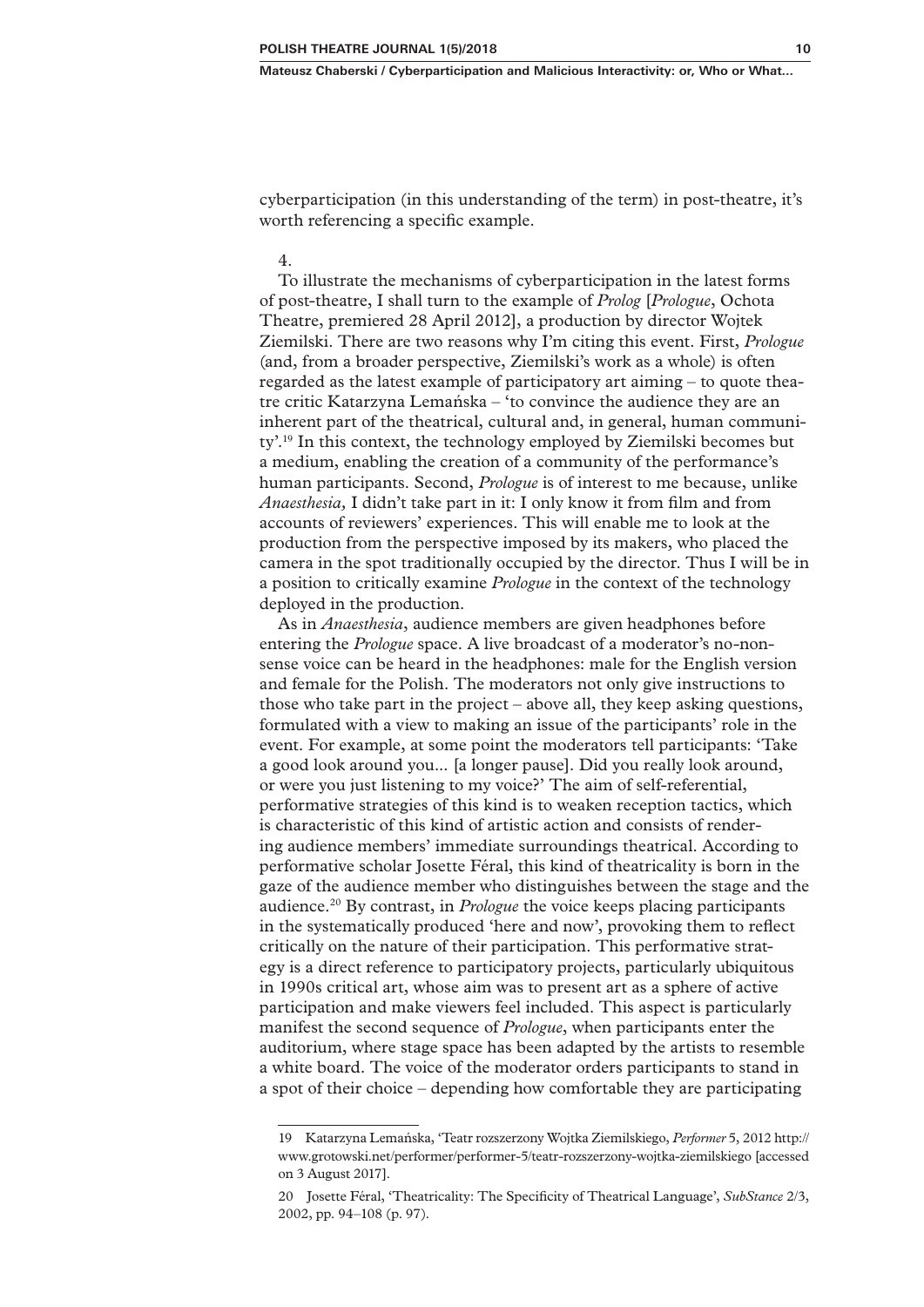in the event. The voice goes on to ask them about their habits as view– ers and their behaviour as theatregoers: the questions range from neutral (are they usually late for a performance?) to more intimate (have they ever masturbated during a performance?). With each affirmative or negative answer, the voice orders a participant to take a step forward or back, respectively. The artists thus lead audience members to believe they can influence the shape of *Prologue* by contributing to a sort of performative choreography – regardless of whether they answer questions truthfully or not. What is more, with each question participants begin to watch one another and clearly attune their reactions to the behaviour of others. Thus it would seem that Ziemilski's production does indeed, as Lemańska has argued, create a democratic community of audience members, who believe that, rather than simply follow the instructions given by the voice, they are free to interact with each other.

The cyberparticipatory nature of *Prologue* is revealed in the third part of the performance. After a series of questions, participants are given large white cushions, on which they are to lie down and relax to the sound of Beethoven's *Coriolan Overture*. After a while, the peaceful atmosphere is disrupted by a woman's voice, reading out statistics regarding the answers to each question. While the number of people who answered a question in a certain way is read out, a multimedia projection appears on the screen. In real time, the invisible hand of one of the artists behind *Prologue* directs

a streak of coloured light towards participants who gave the same answers, connecting them into a kind of network. With time, the white board becomes a sort of colourful map of links and interconnections between participants. Lemańska interprets the scene:

> Participants draw a representation of their imagination on the ceiling. The conjectures in their minds (no one will know our answers, if we do lie, we only lie to ourselves) are 'depicted' in the form of flecks of light, circles and coloured lines overlaying a live recording of the audience.<sup>21</sup>

In other words, the critic regards the multimedia projection as a projection of the participants' individual desires and communal objectives. However, it seems to me that the sequence in question may be cyberpar‑ ticipatory in nature insofar as it's the projection that 'draws' a community between participants (as the event gets under way, the voice asks them politely to refrain from any interaction with each other). In part three, however, they're asked to imagine they're taking part in group sex. The voice arbitrarily pairs them up as lovers and conjures up vivid erotic images before them. This sequence very clearly demonstrates the cyberparticipatory potential of *Prologue*, managing the attention of audience members to imbue them with a sense of community – while revealing to them how this community comes into being.

From that point of view, it turns out it's only after the artists behind *Prologue* have displayed the projection that audience members' individual answers came to be transformed into an emblem of belonging to a specific collective. What had previously seemed a mere contribution to choreography, giving each viewer the opportunity to influence

<sup>21</sup> Lemańska, 'Teatr rozszerzony'.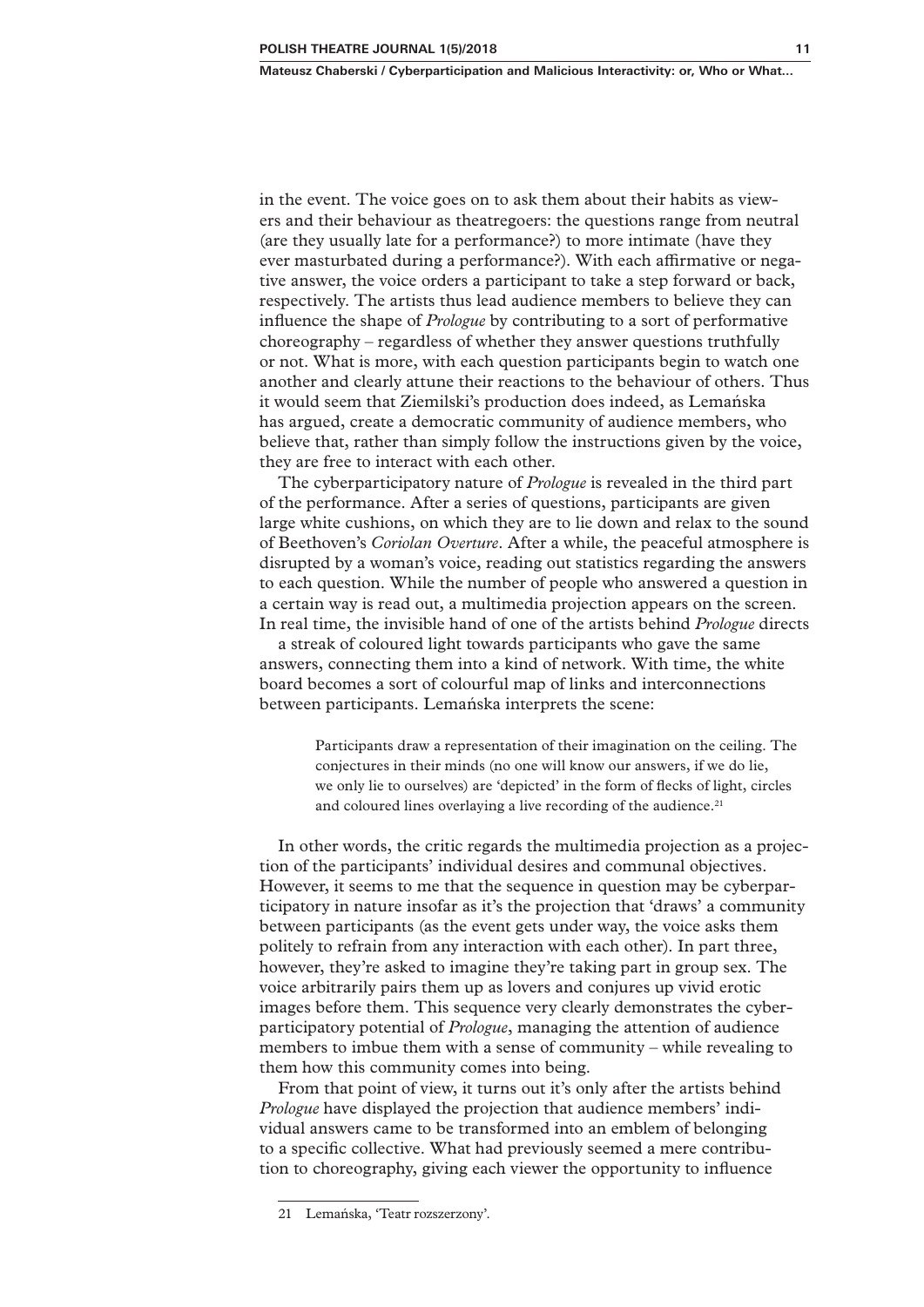the course of the event, turned into a part of the social choreography. As Lemańska rightly argues, 'the premise of this type of choreography is that audience members will be manipulated – this is how politics applies social–choreography strategies to the way social groups (the governing and the governed) operate'. But the critic is wrong to attribute to *Prologue* the role of initiating a community. The function of the screen on which viewers watch the projection build a network of relations between them (this time without their consent or agency) would seem to reveal to audience members the performative mechanism of creating a community by means of different technologies peculiar to the digital ensemble. This interpretation is substantiated by the *Prologue* finale, which has audience members leave the auditorium not through the foyer, but through the backstage exit: once backstage, they are able to see the computers, microphones and monitors used during the performance to control them. Exposing the cyberparticipatory role of technology in Ziemilski's production compels us to take an even closer look at the relation between human and non-human participants of the latest theatre forms, and to reconsider the category of interactivity from that perspective.

#### 5.

The striking thing about the art projects discussed so far is that their makers focus primarily on projecting interactions with various types of cybernetic technology, restricting the physical contact between partic‑ ipants that was characteristic of performers' actions in the 1960s and 1970s. Thus I shall leave aside reflections on interactivity by participation theoreticians such as Nicolas Bourriaud and Claire Bishop. As I have demonstrated elsewhere, for all their disparities, their theories are based on the binary opposition between digital technologies – allegedly objectifying humans – and the emancipatory participation strategies deployed by contemporary artists.<sup>22</sup> To understand the aspect of present-day post-‑theatre forms that is of interest to me here, one ought rather to examine the concept of interactivity, underlying the development of new media in the twentieth century. To do so, one could reference the experience of coming into contact with various augmented reality (AR) technologies (to name one example): all manner of digital image generating technologies, including devices as disparate as Google Glass–type goggles, a hologram or a tablet. The essence of this experience is not (as science fiction films would have us believe) the user's absolute immersion in a digitally generated virtual environment. The fundamental characteristic of augmented reality is that it introduces elements of digital technology into the material environment and, consequently, produces experience in the form of an assemblage of virtual reality and the users' sensations. According to AR technology scholars Oliver Bimber and Ramesh Raskar, the goal of programmers and construction engineers in charge of manufacturing equipment that brings users augmented–reality experiences has been to

<sup>22</sup> Mateusz Chaberski, *Doświadczenie (syn)estetyczne. Performatywne aspekty przedstawień site‑specific* (Kraków: Wydawnictwo Księgarnia Akademicka, 2015).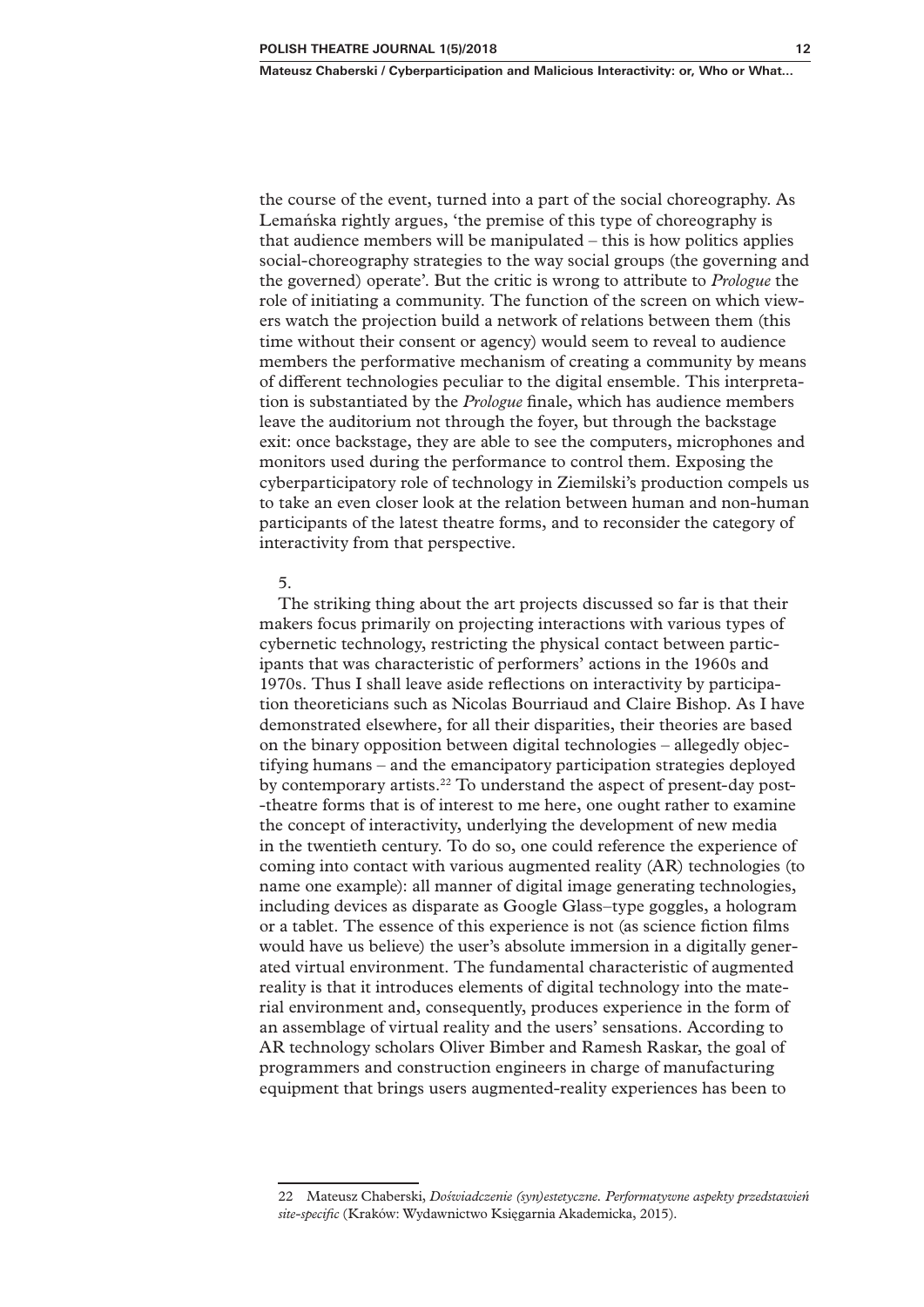make the users' interaction with both the digitally generated image and other users as effective as possible.<sup>23</sup>

The objective of the interactivity of AR technology in this sense of the term is well demonstrated by the example of video games, where the opportunity to interact not only with the game but also with other players considerably increases the pleasure of playing. One perfect example of using games in this way is Kinect, a game console enabling players to control the avatars with their own body rather than a pad or keyboard. Suitably situated movement sensors analyse the player's physical actions and map her movements in real time onto the movement of the character in the game. According to one advertisement for Kinect, the technology in question provides users with 'new opportunities to play **together**'.<sup>24</sup> In an attempt to add substance to their message, the ad-makers show a family of four who regard interacting with the machine as a part of the traditional assemblage of family relations, enabling them to spend time together. Thus the example of Kinect demonstrates that the interactive potential of new technologies is used not so much to create new communities between human and non‑human actors as it is to strengthen traditional inter‑human relations. It seems that this way of thinking about interactivity is also evident in the latest post-theatre forms making use of digital art features.

Practitioners of digital art have been using this way of thinking about the interactive potential of augmented‑reality technologies as a participatory‑art strategy. To see how true this contention is, one needs but glance at theoretical reflection on the role of digital media in the work of contemporary artists. For instance, Roberto Simanowski, a scholar based in Germany with an interest in this type of phenomena – indubitably influenced by Nicolas Bourriaud, author of the concept of relational aesthetics – observes that interactive digital art practices are 'important as alternatives to the ideology of mass communications but also to various utopias of the New Man and the calls for a better world to be found in futurist manifestos'25 In Simanowski's view, interactive artworks enable their audience members to create temporary, makeshift communities, thus releasing their potential for being involved in social causes. He discusses *Vectorial Elevation* (1999), a multimedia installation by Rafael Lozano‑Hemmer, which enabled Internet users around the globe to design a composition of lights which was then displayed on huge screens in a square in central Mexico City. In Simanowski's view, the role of the installation project was twofold: on one hand, it enabled the Mexican capital to be genuinely included in the global cultural circuit; on the other, it gave Internet users the opportunity to, in a way, work together as a community. The objective here was to create alternative narratives, going beyond colonial preconceptions about Mexico. Thus, Simanowski argues, Lozano‑Hemmer, by using an interactive medium, succeeded

<sup>23</sup> Olivier Bimber, Ramesh Raskar, *Spatial Augmented Reality: Merging Real and Virtual Worlds* (Wellesley, Mass.: A.K. Peters, 2005), p. 6.

<sup>24</sup> Xbox360 Kinect Commercial, online access protocol https://www.youtube.com/ watch?v=op82fDRRqSY (2 May 2015) [author's emphasis].

<sup>25</sup> Roberto Simanowski, *Digital Art and Meaning* (Minneapolis: University of Minnesota Press, 2011)*.*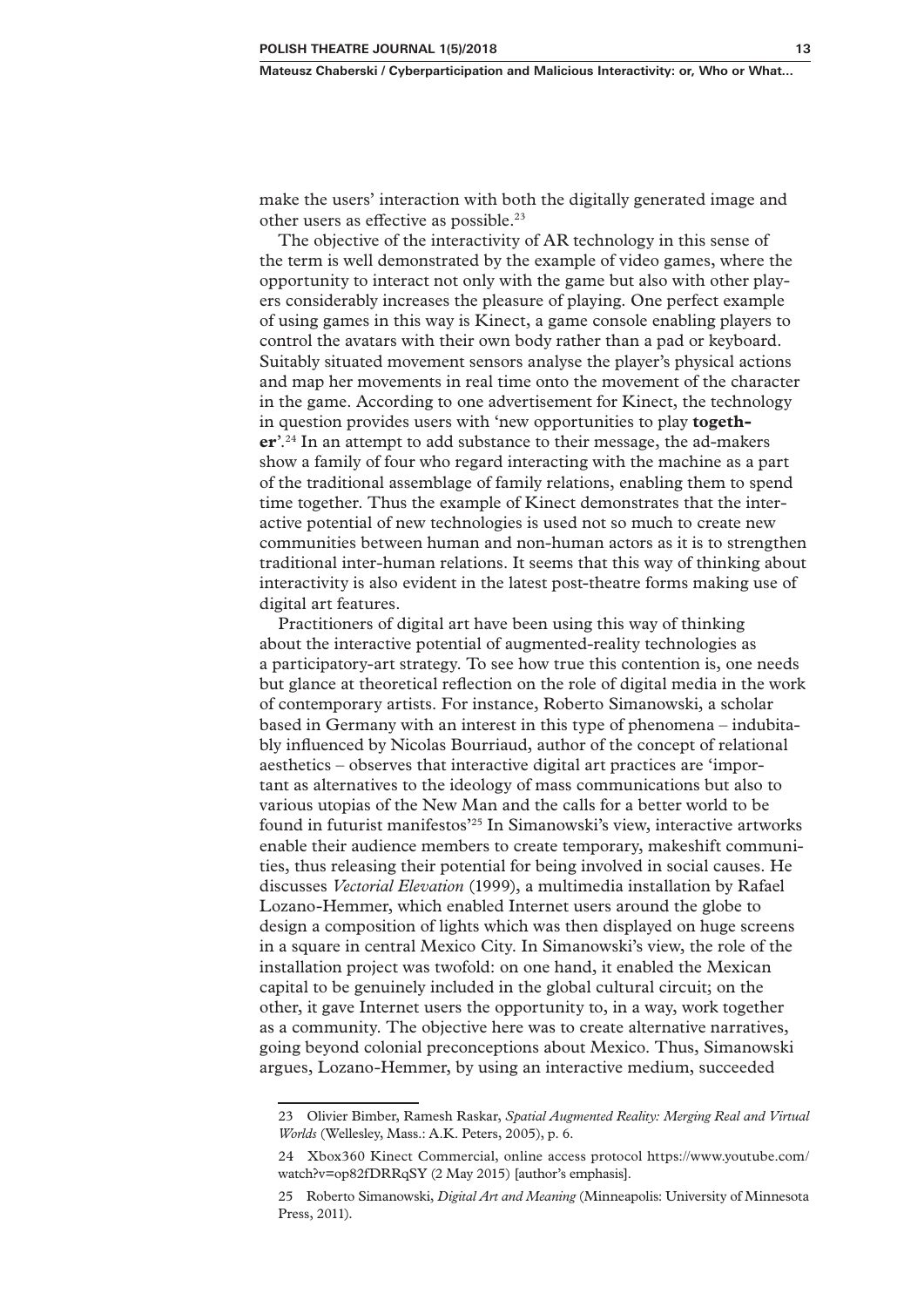in prompting those who look at art to visibly interfere with public space. And yet Christine Ross, when referencing Lozano‑Hemmer's piece in the article I quoted earlier, argues persuasively that the artist's work failed to bring about a community granting the status of fully active subjects those who took part in it, or a sense of genuinely participating in a common effort. As Ross observes:

> interaction [between humans participating in the Lozano–Hemmer event] is minimal: the recipient is left with the sense of not having much control over the outcome of the piece. More problematically, it shapes communities that **lack in intersubjectivity what they gain in numbers of participants**; they simply amount to a conglomerate of two or more anonymous users: an amenable collective of 'anyone + anyone + anyone + anyone +....'26

As we can see, in Ross's view, the interactive nature of digital-art actions by no means guarantees the creation of independent human-to-‑human communities. Quite the opposite: art that deploys interactive cybernetic media tends to make an issue of the entanglement of those involved in culture in a wider network of sociopolitical interdependencies and force systems aiming to create a sort of illusion of active participation in artistic actions. Referencing the words of Dead Baitz collective member Michał Krawczak, one can describe this facet of post‑theatre as 'malicious interactivity'.27 But, in this context, the adjective 'malicious' doesn't carry a pejorative overtone. It simply describes a situation when an interaction with technology, ostensibly granting individuals the freedom of interacting with human and non‑human participants in artistic action, in fact limits their options and, to a large extent, determines their behaviour.

In the latest forms of post-theatre deploying cybernetic technologies that I have described above, the examples of experiences of cyberparticipation and malicious interactivity clearly demonstrate that when it comes to those who take part in post-theatre, participation is not about creating democratic communities. One would say rather that participants are embroiled in a relationship between controller and controlled; a relationship preventing the constitution of the human subject as a free and active participant in artistic action. It follows that the next stage in reflecting on post-theatre forms that deploy the latest cybernetic technologies should be to formulate a new concept of the political in art – a concept that would look beyond democracy as the dominant model for relations between human and non‑human participants in art. Though this is a task far exceeding the scope of this article, as I draw it to a close, I will venture to return to David Savat's *Uncoding the Digital*, from which I quoted in the beginning. The author convincingly demonstrates that the political strategies known from democracy, and based on the premise of unre‑ strained action of a free individual, are the result of the emergence of the industrial‑mechanical ensemble, and may prove inefficient at a time when the digital ensemble becomes increasingly dominant. Therefore, Savat calls for the creation of fluid politics, whose essence is 'generating specific

<sup>26</sup> Ross, 'Spatial Poetics', p. 23 [author's emphasis].

<sup>27</sup> From a recorded interview with Michał Krawczak in the author's archive.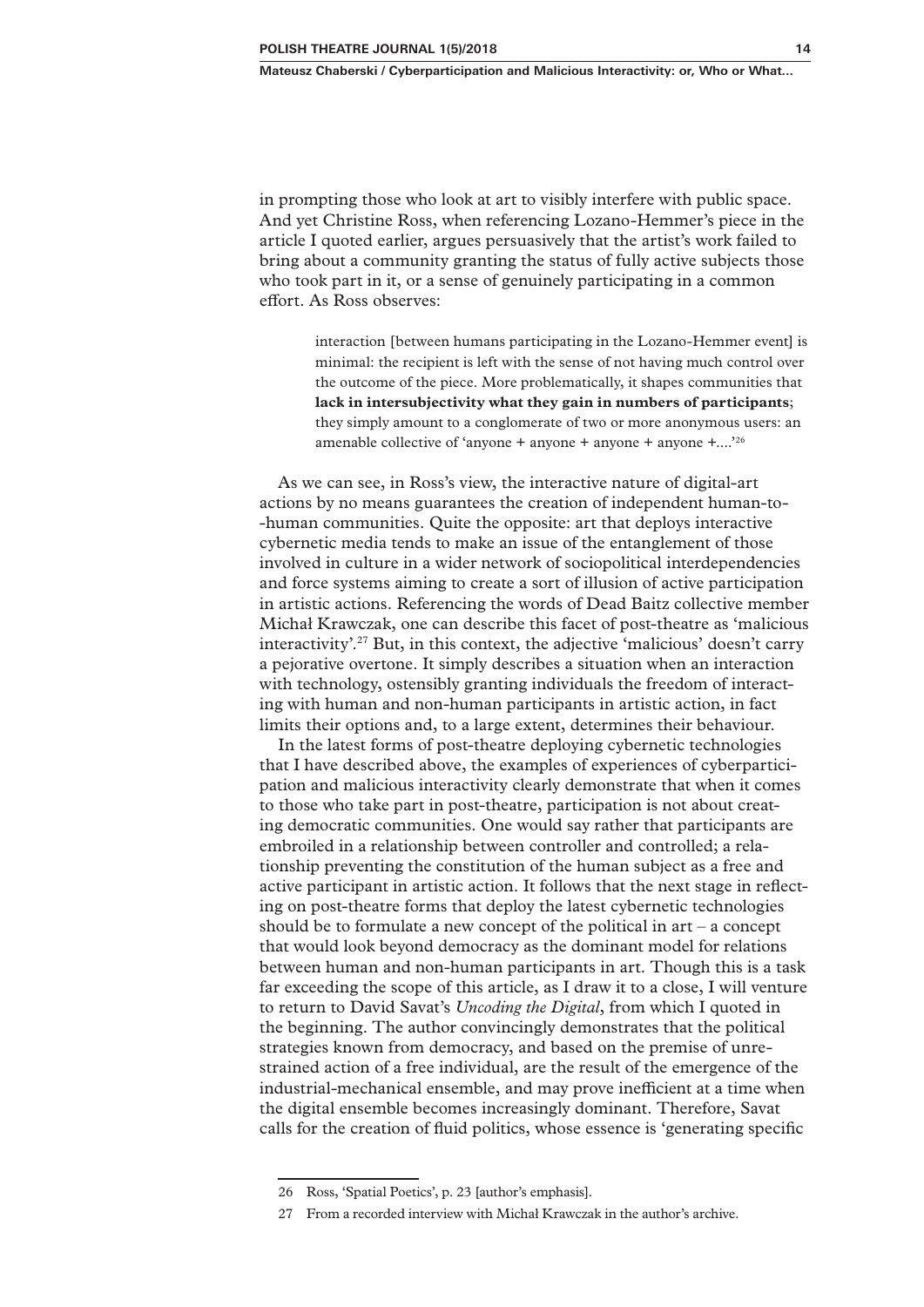flows of code' within the cybernetic network and 'affecting other flows'.<sup>28</sup> However, these flows don't come about as a result of the human individual's subjective activity: a human‑machine interaction is requisite for them to be established. Although human agency is severely restricted in this networked political system, flows of information created in human-‑machine assemblages in the digital ensemble can quickly bring about change to the entire system.

In this perspective, cyberparticipation and malicious interactivity not only enable art made today to actualize the dystopian vision of a non‑democratic society where it's impossible for an individual to act and choose freely. Instead, the art of today becomes a training ground of experience where audience members get to know the mechanisms of the digital ensemble and learn that only through interaction with machines can the potential of change brought about by those who devised the structure of the performance be revealed. This revelation occurs beyond the audience members' will, but gives a glimmer of hope for broader social change.

*Translated by Joanna Błachnio*

<sup>28</sup> Savat, *Uncoding the Digital*, p. 181.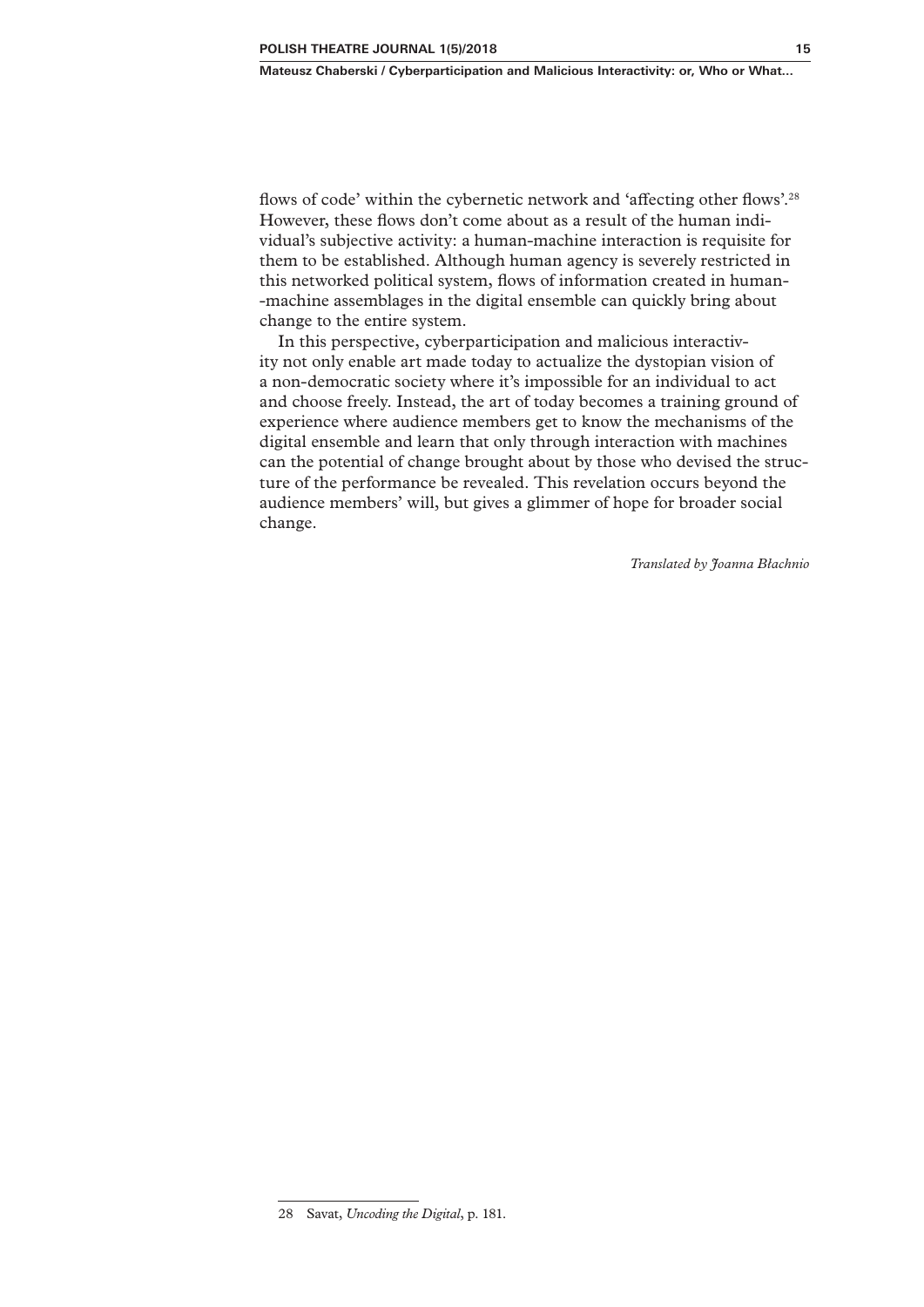#### **WORKS CITED**

Bishop, Clarie, *Installation Art* (London: Tate Publishing, 2005)

- Bimber, Olivier, and Ramesh Raskar, *Spatial Augmented Reality: Merging Real and Virtual Worlds* (Wellesley, Mass.: A.K. Peters, 2005)
- Chaberski, Mateusz, *Doświadczenie (syn)estetyczne. Performatywne aspekty przedstawień site‑specific* (Kraków: Wydawnictwo Księgarnia Akademicka, 2015)
- DeLanda, Manuel, *A New Philosophy of Society: Assemblage Theory and Social Complexity* (London and New York: Bloomsbury, 2006)
- Féral, Josette, 'Theatricality: The Specificity of Theatrical Language', *SubStance* 2/3, 2002, pp. 94–108
- Fischer‑Lichte, Eriko, *The Transformative Power of Performance: A New Aesthetics,* trans. by Saskya Iris Jain (London and New York: Rout‑ ledge, 2008)
- Von Hantelmann, Dorothea, *The Experiential Turn,* http://walkerart.org/ collections/publications/performativity/experiential-turn/ [accessed on 4 August 2017]
- Harraway, Donna, 'Situated Knowledges: The Science Question in Feminism and the Privilege of Partial Perspective', *Feminist Studies* 3, 1998, pp 575–599
- Klich, Rosemary, 'Outer Space from Within: Aural Transitions and Sound Bodies in Multimedia Performance', lecture delivered at the Jagiellonian University in Kraków on 11 December 2015
- Latour, Bruno, *Reassembling the Social: An Introduction to Actor-Network-‑Theory* (Oxford: Oxford University Press, 2005)
- Lemańska, Katarzyna, 'Teatr rozszerzony Wojtka Ziemilskiego, *Performer*  5, 2012, http://www.grotowski.net/performer/performer-5/teatr-‑rozszerzony‑wojtka‑ziemilskiego [accessed on 3 August 2017]
- Plato, *The Republic,* trans. by Tom Griffith, ed. by G.R.F. Ferrari (Cambridge: Cambridge University Press, 2000)
- Rancière, Jacques, *The Politics of Aesthetics: The Distribution of the Sensible*, trans. by Gabriel Rockhill (London and New York: Continuum, 2004)
- Rebentisch, Juliane, *Aesthetics of Installation Art* (Berlin: Sternberg Press, 2012)
- Ross, Christine, 'Spatial Poetics: The (Non)Destinations of Augmented Reality Art', *Afterimage: The Journal of Media Arts and Cultural Criticism* 2, 2010, pp. 19–24
- Savat, David, *Uncoding the Digital: Technology, Subjectivity and Action in the Control Society* (London: Palgrave, 2013)
- Schechner, Richard, *Performance Theory* (New York and Abingdon: Routledge, 2003)
- Simanowski, Robert, *Digital Art and Meaning* (Minneapolis: University of Minnesota Press, 2011)